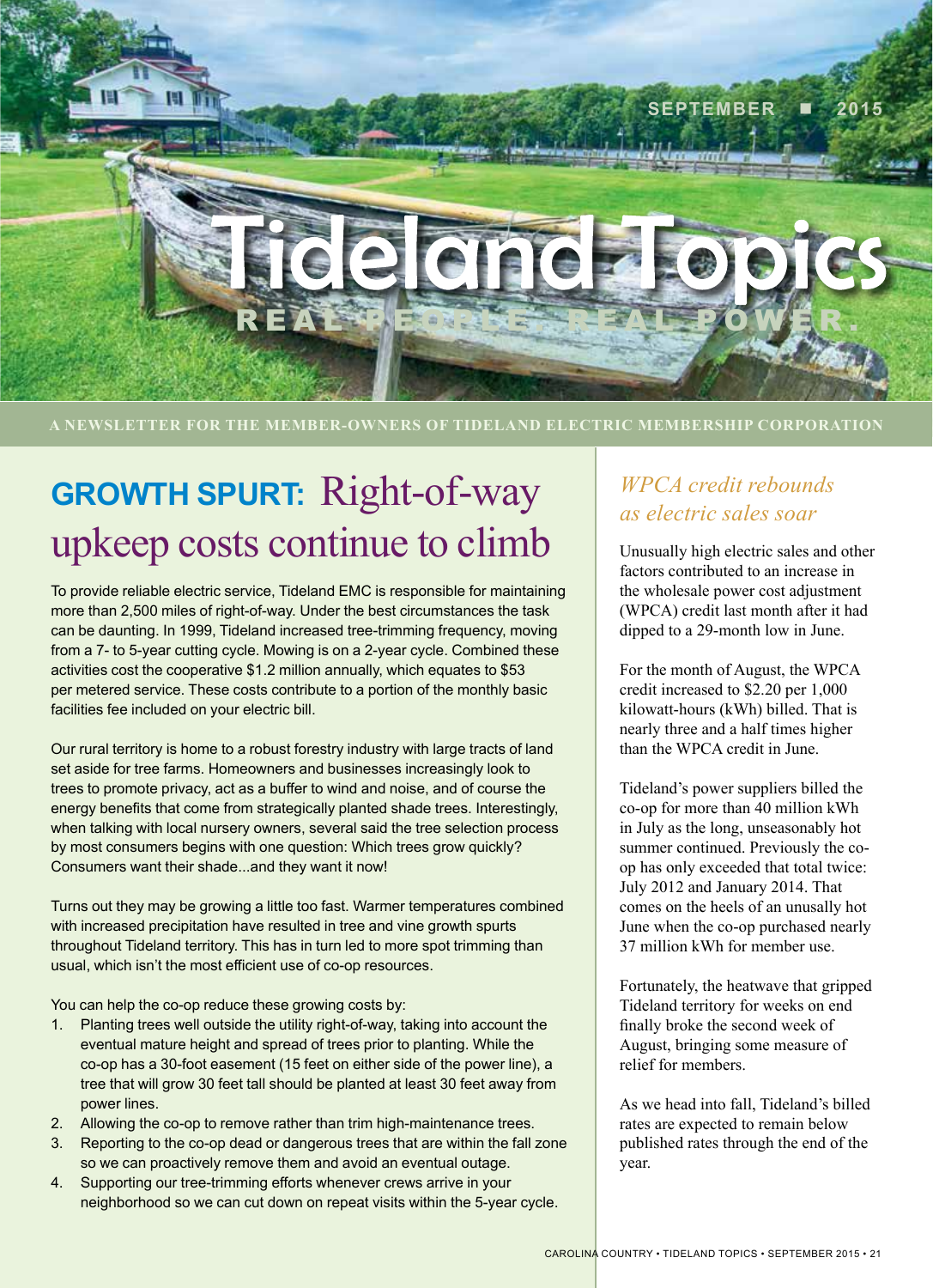

#### **Right-of-Way Maintenance Update**

Tideland has hired Lucas Tree Experts to trim trees in our right-of-way. During the month of September crews will be working in Rose Bay and if adequate progress is made the crews will move on to Engelhard. Before year end we plan to Gaylord's Bay and Pamlico Beach.

Our mowing contractor will focus on right-of-way closest to the Silverhill and Edward substations to clear areas that contract line crews need better access to for the purpose of installing new fault detection devices.

## *Message to our Member-Owners:* Plug into powerful service options

**By Paul Spruill** General Manager & CEO

Year to date, ending July, electric sales to members have increased by 8.2 million kilowatt-hours, compared to the first seven months in 2014.

Despite steady improvements in energy efficieny and new construction standards, weather continues to be the single largest contributor to energy use. Since we can't control the weather it becomes even more important for homeowners and businesses to redouble their efforts to control what they can.

We know that sealing air leaks delivers the most bang for the buck in terms of energy improvements. The typical home has enough air leaks to equal one open window year round. That's why for the next three months "Tideland Topics" will feature a series about air infiltration starting with HVAC system sealing tips.

If you haven't done so already, please consider signing up for high-use alerts so we can let you know via text or email when your energy consumption exceeds a daily goal that you determine. A Beaufort County member already enrolled in the service, promptly detecting a hot water leak thanks to a highuse alert that indicated \$13 worth of energy use in a single day while the home was unoccupied. Catching the leak early saved her from more than just a high energy bill. It prevented an exhorbitant water bill and untold amounts of household damage had the leak gone undetected. This notification service is available to all our members at no cost.

We continue to offer lowinterest weatherization loans for energy improvments that go beyond the typical do-it-yourself project. The maximum loan term is 60 months at a fixed 5% interest rate. Loans over \$10,000 must be secured by a first or second deed of

trust. For more information, please call our loan officer Karen Heffley at 252.943.3046, ext. 1141.

We continue to offer rebates for high-efficiency heat pumps, electric hybrid water heaters and Energy Star manufactured homes. If you hope to utilize any of these rebates, please call program manager Heidi Smith at 252.944.2410 before completing the sales transaction. We've recently had to deny two Energy Star manufactured home rebates because the mobile home dealerships didn't install the proper equipment. So call us and we'll help you navigate the process to ensure that your needs are met.

Last but not least, consider signing up for levelized billing, which will take the roller coaster affect out of month to month energy bills. This service is best suited for members who have the ability to pay their bill on time every month or utilize bank draft services.



## *Last call for 2015 grant applications*

Classroom teachers have until September 11 to submit Bright Ideas grant applications to Tideland EMC. Awards up to \$2,000 are made to K-12 teachers to improve classroom instruction and encourage innovative teaching methods. Grant proposals that involve the study of energy are highly encouraged including renewable energy or energy efficiency. Teachers may access the co-op's online application by visiting www.ncbrightideas.com.

For more information call program coordinator Heidi Smith at 252.944.2410 or 1.800.637.1079, extension 1140.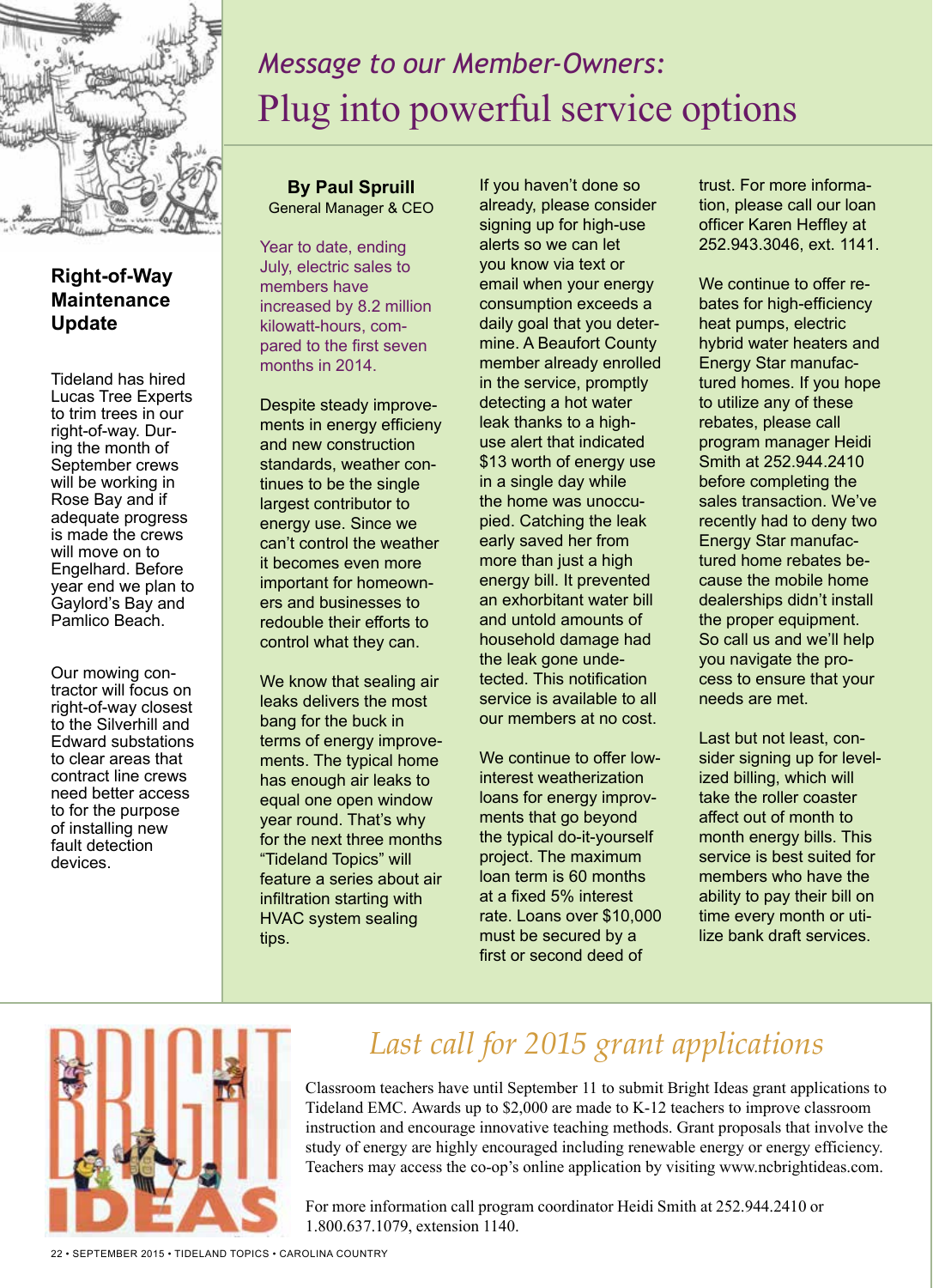## **DUCT SEALING TECH TIPS: PLENUM CONNECTIONS**



**Apply Mastic To Collar At Plenum** / Aplique masilla donde conecta el cuello con el plenum



**Apply Mastic To Collar Before Flex** / Aplique masilla al cuello donde conecta con el ducto flexible



**Attach Flex Duct And Zip Tie /** Asegure el ducto flexible con un amarre plástico



**Apply Mastic To Connection /** Aplique masilla a la conección











Use Mastic And Fiberglass Mesh Tape To Connect Plenum To Air Handler / Use masilla y cinta de fibra de vidrio para unir el plenum a la manejadora de aire



**WAYS TO<br>MONITOR<br>OUTAGE<br>UPDATES WAYS TO MONITOR OUTAGE UPDATES**

**1.**

**ONLINE OUTAGE MAP Found at www. tidelandemc.com**



**FACEBOOK https://www. facebook.com/ TidelandElectric**

**3.**

**TWITTER @TidelandEMC**



**OUTAGE TEXT MESSAGING Text "TEMC" to short code 85700 to enroll then reply with your electric account number so we can assign you to the proper substation message group. To opt-out text "STOP" to 85700.**